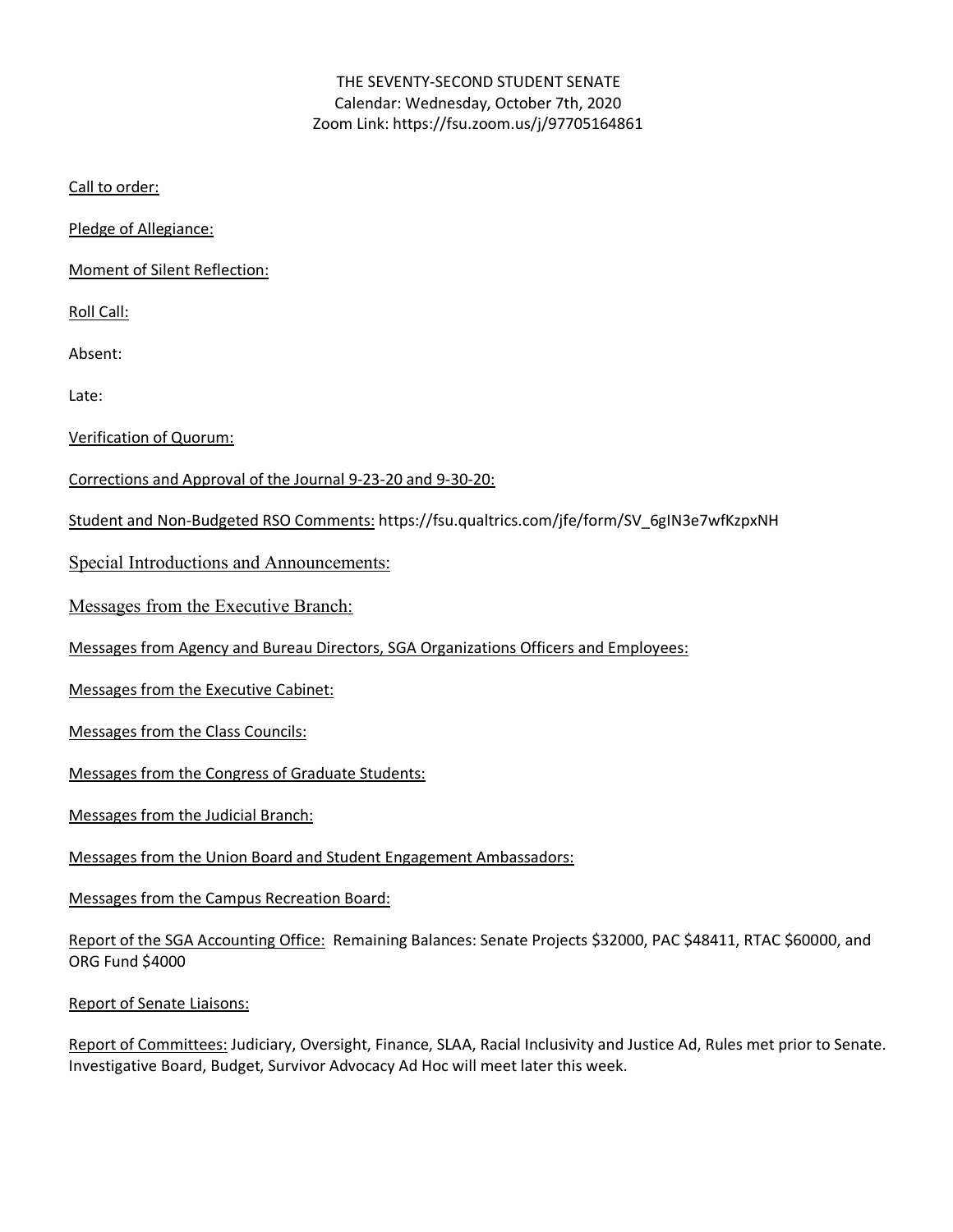Senate Confirmations: Emmabella Rudd- Office of Governmental Affairs Board of Directors, Sonali Pustam for Asian American Student Union Treasurer

#### Consent Calendar:

| Consent Resolution 26 Sponsored by Randall (P)            |
|-----------------------------------------------------------|
| \$2025 National Association for Business Economics at FSU |
| PASSED in Finance 10.5,                                   |
| Consent Resolution 29 Sponsored by Gnanam                 |
| \$2000 Flute Association                                  |
| PASSED in Finance 10.5,                                   |

#### Bills First Reading:

| <b>Bill 92</b>  | Sponsored by Senator J. Alvarez, Chabot (P) and Murcia (Co)<br>Amending Student Body Statutes Chapter 304.3 with regards to the candidate screening<br>process. REFERRED TO JUDICIARY, OC, THEN RULES, 7.1., PASSED AND AMENDED IN<br>JUDICIARY 7.13., TABLED IN OC, 7.14, 9.8. PASSED AND AMENDED IN OC 9.15 |
|-----------------|---------------------------------------------------------------------------------------------------------------------------------------------------------------------------------------------------------------------------------------------------------------------------------------------------------------|
| Bill 98         | Sponsored by Senator Dean (P)<br>Amending Student Body Statutes Chapter 413.3 regarding renaming of the Student Senate<br>Excellence Award to the Danielle Acosta Student Senate Award for Excellence. REFFERRED<br>TO JUDICIARY THEN RULES, 9.2.                                                             |
| <b>Bill 101</b> | Sponsored by Leckie (P) and Harmon, Little, Wang, Gnanam, Soto (Co)<br>To Create the Emergency SGA Rent Relief Fund of 2020 REFERRED to JUDICIARY and SLAA,<br>9.30                                                                                                                                           |
| <b>Bill 102</b> | Sponsored by Bateman, Leckie (Co)<br>Transfer \$1,832 from Senate Projects to Medical Response Unit Account. To ensure proper<br>PPE and sanitation equipment for student first responders, campus patients, and supporting<br>staff from University Health Services.                                         |
| <b>Bill 103</b> | Sponsored by Adamyk & Gonzalez (P)<br>To reform the Veterans Student Union Statutes to allow them to interview and choose their<br>own non-major positions, add a public relations coordinator, and revise removal proceedings<br>for Board members                                                           |
| <b>Bill 104</b> | Sponsored by Gonzalez (P)<br>To solidify the current process and precedent that has been established by the 70 <sup>th</sup> , 71 <sup>st</sup> , and<br>72 <sup>nd</sup> Student Senate and it's standing committees.                                                                                        |

## Bills Second Reading:

Bill 82 Sponsored by Senator England(P)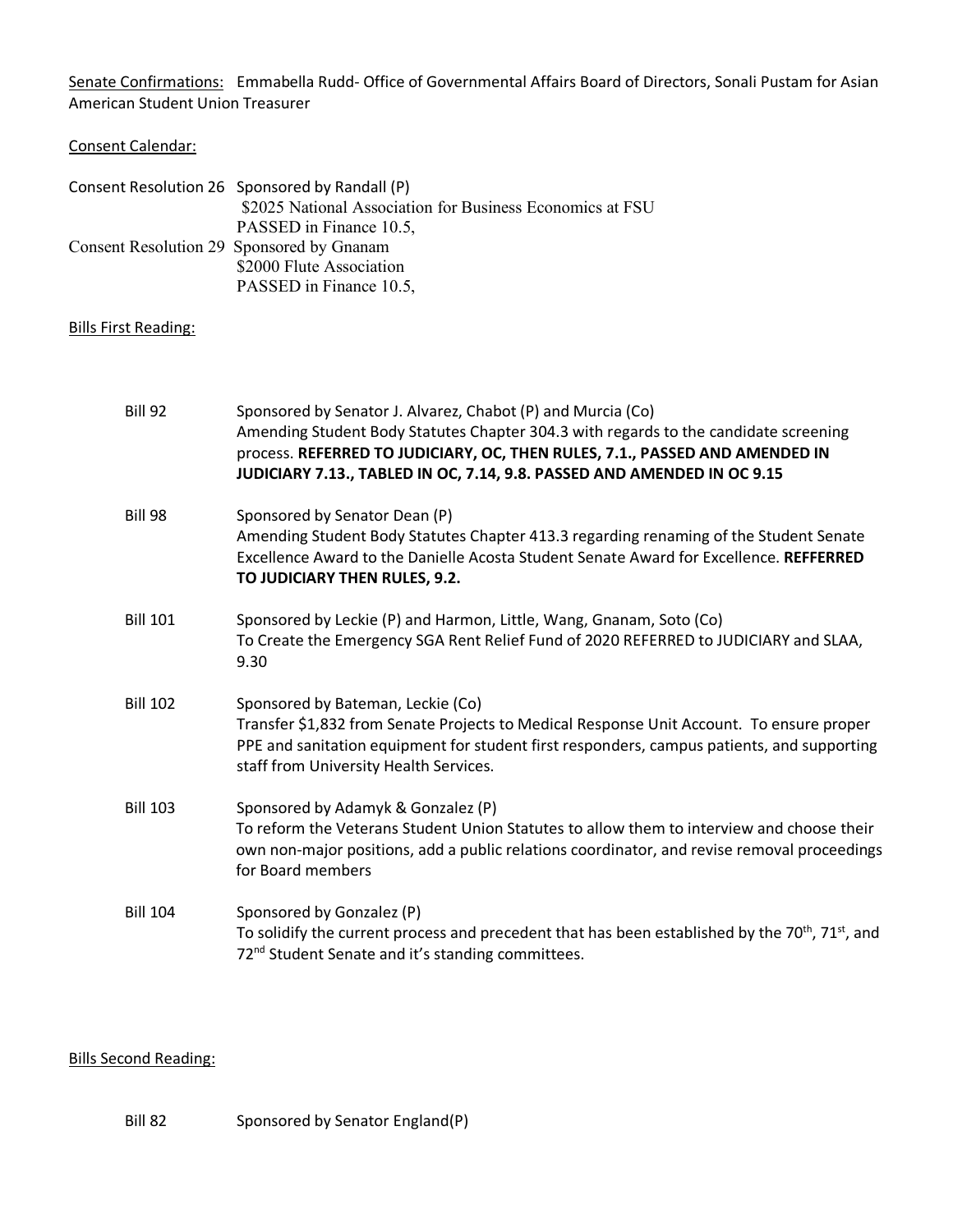|                | Amending Student Body Statutes Chapters 300-302.<br>Lavender moved to put a bill on first reading, seconded by Leckie, no objections, 4.15.<br>REFERRED TO JUDICIARY, 4.15. PASSED THEN TABLED IN JUDICIARY, 6.1. PASSED AS<br>AMENDED IN JUDICIARY, 6.23., Remanded to Judiciary 9.16., TABLED in JUDICIAIRY<br>9.30,10.6                                                                     |
|----------------|------------------------------------------------------------------------------------------------------------------------------------------------------------------------------------------------------------------------------------------------------------------------------------------------------------------------------------------------------------------------------------------------|
| <b>Bill 86</b> | Sponsored by Senator Dodson (P), Stinson, and Adams (Co)<br>Amending Student Body Statutes Chapter 100.5 to add Deputy Treasurer and members of<br>the Executive Office to the list of major positions. REFERRED TO JUDICIARY, THEN IA, 7.1<br>AMENDED AND PASSED IN JUDICIARY, 7.7., AMENDED AND PASSED IN IA 7.14 TABLED on<br>the SENATE FLOOR 9.16, TABLED on the SENATE FLOOR, 9.23, 9.30 |
| Bill 95        | Sponsored by Senator Murcia (P)<br>Amending Student Body Statutes Chapter 203.6 regarding publishing of minutes for all<br>meetings. REFERRED TO SLAA, JUDICIARY, THEN RULES, 7.1, TABLED IN SLAA, 7.7.<br>AMENDED AND PASSED IN SLAA, 7.10, PASSED IN JUDICIARY, 7.13, PASSED IN RULES 7.15,<br><b>TABLED on the SENATE FLOOR 9.23</b>                                                        |

## Constitutional Amendments:

| Amendment 2 | Sponsored by Senator Murcia (P) and Chabot (Co)<br>Amending Student Body Constitution with regards to the number of Student Senators.<br>REFERRED TO JUDICIARY, SLAA, THEN RULES, 7.1<br>AMENDED AND PASSED IN JUDICIARY, 7.7., PASSED IN SLAA 7.10      |
|-------------|----------------------------------------------------------------------------------------------------------------------------------------------------------------------------------------------------------------------------------------------------------|
| Amendment 3 | Sponsored by Senator Murcia (P)<br>Amending the Student Body Constitution to limit the number of students needed for a<br>petition of recall. REFERRED TO JUDICIARY, SLAA, THEN RULES, 7.1<br>AMENDED AND PASSED IN JUDICIARY, 7.7., PASSED IN SLAA 7.10 |
| Amendment 5 | Sponsored by Senator Murcia (P)<br>To make the Student Body President and Vice President run separately. REFERRED TO<br><b>JUDICIARY, SLAA, THEN RULES 9.16</b>                                                                                          |
| Amendment 6 | Sponsored by Senator Murcia (P)<br>Editing the Student Body Constitution with regards to the Student Body Treasurer REFERRED<br>TO JUDICIARY, SLAA, THEN RULES 9.16                                                                                      |

# Resolutions:

Resolution 58 Sponsored by Murcia Amending Student Rules of Procedure 13.8 regarding Senator absences. **REFERRED TO RULES, 7.1**